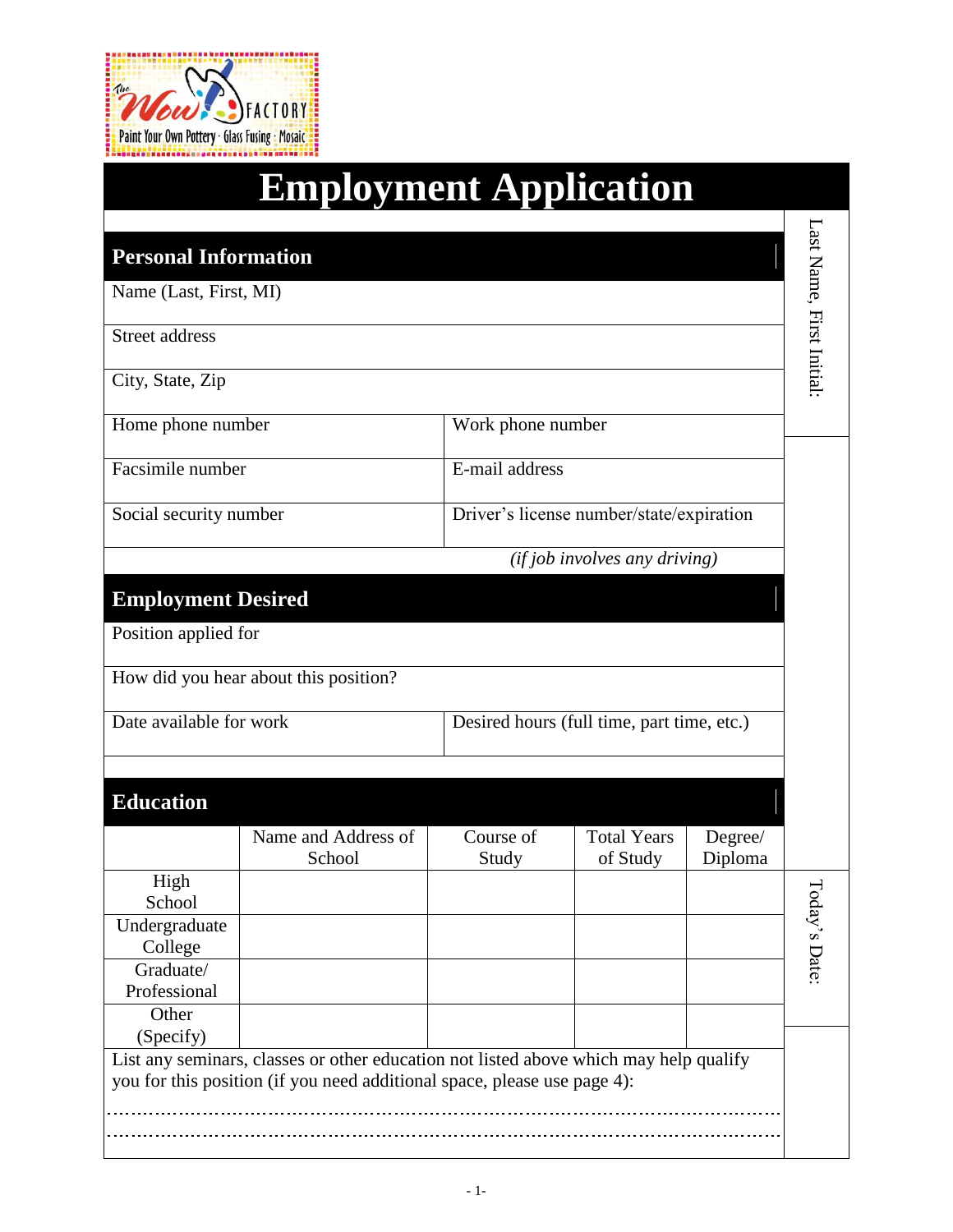### **Employment History**

List below all present and past employers over the past ten years, starting with your **most recent** employer. Account for all periods of unemployment. You must complete this section even if attaching a resume. May we contact your current employer?  $\Box$  YES  $\Box$  NO

| 1. | Employer (current $\Box$ Yes $\Box$ No)                  |               | <b>Start</b><br>Date         | End<br>Date                 | Essential job functions of<br>final position |  |  |
|----|----------------------------------------------------------|---------------|------------------------------|-----------------------------|----------------------------------------------|--|--|
|    | Address                                                  |               |                              |                             |                                              |  |  |
|    |                                                          |               |                              |                             | 1.                                           |  |  |
|    | City, State, Zip                                         |               | <b>Starting</b><br>Salary    | Ending<br>Salary            |                                              |  |  |
|    | Phone number                                             |               |                              |                             |                                              |  |  |
|    | Fax number                                               | Supervisor(s) |                              |                             | 3.                                           |  |  |
|    |                                                          |               |                              |                             | 4.<br>________________________               |  |  |
|    | Job position(s)                                          |               | E-mail address of supervisor |                             |                                              |  |  |
|    | Reason(s) for leaving                                    |               |                              |                             |                                              |  |  |
|    | What value did you add to this company or its customers? |               |                              |                             |                                              |  |  |
|    |                                                          |               |                              |                             |                                              |  |  |
|    |                                                          |               |                              |                             |                                              |  |  |
|    |                                                          |               |                              |                             |                                              |  |  |
| 2. | Employer                                                 |               | <b>Start</b><br>Date         | End<br>Date                 | Essential job functions of<br>final position |  |  |
|    |                                                          |               |                              |                             |                                              |  |  |
|    | Address                                                  |               |                              |                             |                                              |  |  |
|    | City, State, Zip                                         |               | <b>Starting</b>              | $\overline{\text{E}}$ nding | 1.                                           |  |  |
|    |                                                          |               | Salary                       | Salary                      | 2.                                           |  |  |
|    | Phone number                                             |               |                              |                             | 3.                                           |  |  |
|    | Fax number                                               | Supervisor(s) |                              |                             | ________________________                     |  |  |
|    | Job position(s)                                          |               | E-mail address of supervisor |                             | 4.                                           |  |  |
|    |                                                          |               |                              |                             |                                              |  |  |
|    | Reason(s) for leaving                                    |               |                              |                             |                                              |  |  |
|    | What value did you add to this company or its customers? |               |                              |                             |                                              |  |  |
|    |                                                          |               |                              |                             |                                              |  |  |

*[PLEASE CONTINUE ON NEXT PAGE]*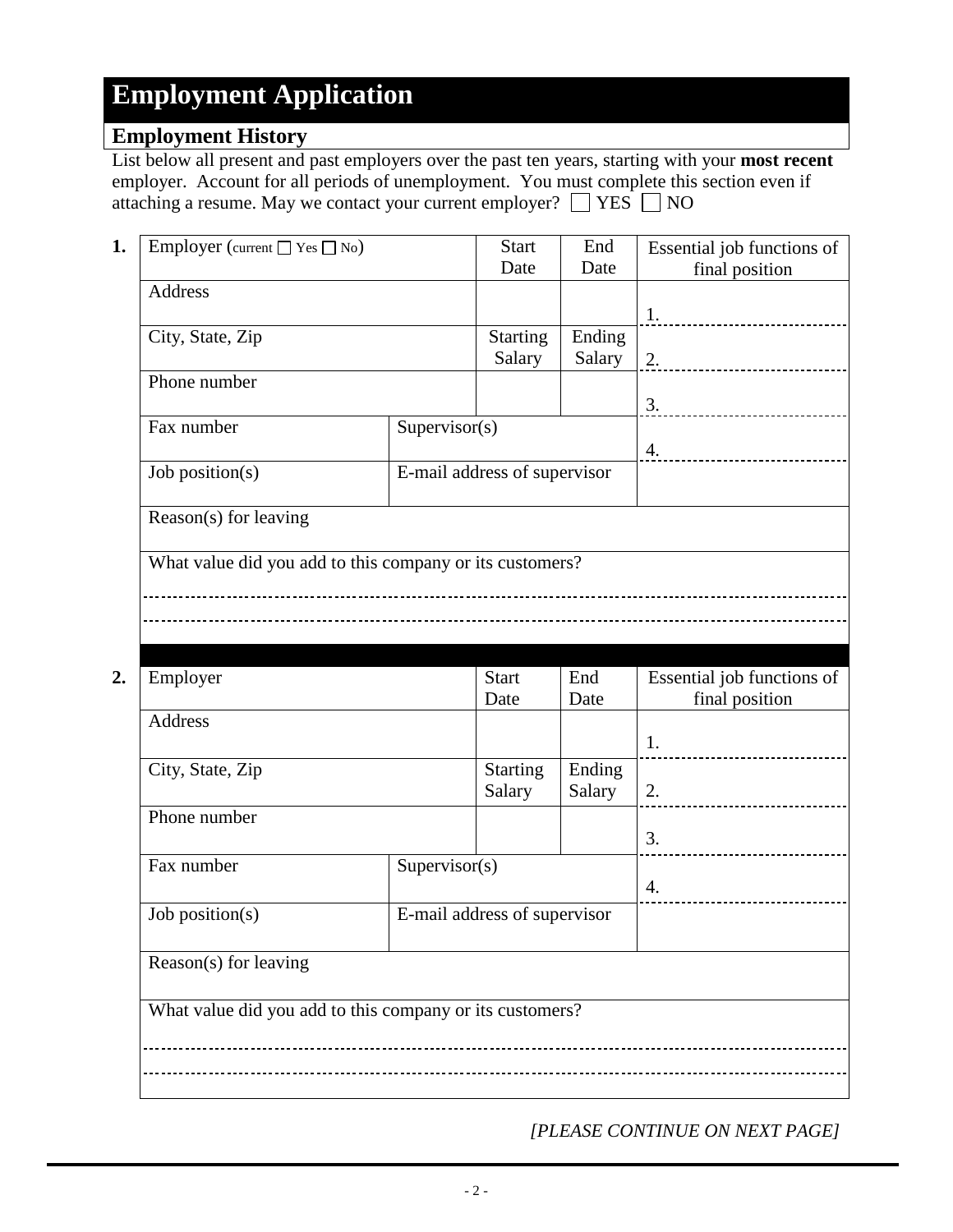### **Employment History**

| Date<br>Date<br><b>Address</b><br>1.<br>Ending<br><b>Starting</b><br>City, State, Zip<br>Salary<br>Salary<br>2.<br>----------------------------<br>Phone number<br>Fax number<br>Supervisor(s)<br>4.<br>E-mail address of supervisor<br>Job position(s)<br>Reason(s) for leaving<br>What value did you add to this company or its customers?<br>Essential job functions of<br>Employer<br><b>Start</b><br>End<br>final position<br>Date<br>Date<br><b>Address</b><br>1.<br><b>Starting</b><br>Ending<br>City, State, Zip<br>Salary<br>Salary<br>2.<br>Phone number<br>3.<br>Fax number<br>Supervisor(s)<br>4.<br>E-mail address of supervisor<br>Job position( $s$ )<br>Reason(s) for leaving<br>What value did you add to this company or its customers? | Essential job functions of |
|-----------------------------------------------------------------------------------------------------------------------------------------------------------------------------------------------------------------------------------------------------------------------------------------------------------------------------------------------------------------------------------------------------------------------------------------------------------------------------------------------------------------------------------------------------------------------------------------------------------------------------------------------------------------------------------------------------------------------------------------------------------|----------------------------|
|                                                                                                                                                                                                                                                                                                                                                                                                                                                                                                                                                                                                                                                                                                                                                           | final position             |
|                                                                                                                                                                                                                                                                                                                                                                                                                                                                                                                                                                                                                                                                                                                                                           |                            |
|                                                                                                                                                                                                                                                                                                                                                                                                                                                                                                                                                                                                                                                                                                                                                           |                            |
|                                                                                                                                                                                                                                                                                                                                                                                                                                                                                                                                                                                                                                                                                                                                                           |                            |
|                                                                                                                                                                                                                                                                                                                                                                                                                                                                                                                                                                                                                                                                                                                                                           |                            |
|                                                                                                                                                                                                                                                                                                                                                                                                                                                                                                                                                                                                                                                                                                                                                           |                            |
|                                                                                                                                                                                                                                                                                                                                                                                                                                                                                                                                                                                                                                                                                                                                                           |                            |
|                                                                                                                                                                                                                                                                                                                                                                                                                                                                                                                                                                                                                                                                                                                                                           |                            |
|                                                                                                                                                                                                                                                                                                                                                                                                                                                                                                                                                                                                                                                                                                                                                           |                            |
|                                                                                                                                                                                                                                                                                                                                                                                                                                                                                                                                                                                                                                                                                                                                                           |                            |
|                                                                                                                                                                                                                                                                                                                                                                                                                                                                                                                                                                                                                                                                                                                                                           |                            |
|                                                                                                                                                                                                                                                                                                                                                                                                                                                                                                                                                                                                                                                                                                                                                           |                            |
|                                                                                                                                                                                                                                                                                                                                                                                                                                                                                                                                                                                                                                                                                                                                                           |                            |
|                                                                                                                                                                                                                                                                                                                                                                                                                                                                                                                                                                                                                                                                                                                                                           |                            |
|                                                                                                                                                                                                                                                                                                                                                                                                                                                                                                                                                                                                                                                                                                                                                           |                            |
|                                                                                                                                                                                                                                                                                                                                                                                                                                                                                                                                                                                                                                                                                                                                                           |                            |
|                                                                                                                                                                                                                                                                                                                                                                                                                                                                                                                                                                                                                                                                                                                                                           |                            |
|                                                                                                                                                                                                                                                                                                                                                                                                                                                                                                                                                                                                                                                                                                                                                           |                            |
|                                                                                                                                                                                                                                                                                                                                                                                                                                                                                                                                                                                                                                                                                                                                                           |                            |
|                                                                                                                                                                                                                                                                                                                                                                                                                                                                                                                                                                                                                                                                                                                                                           |                            |
|                                                                                                                                                                                                                                                                                                                                                                                                                                                                                                                                                                                                                                                                                                                                                           |                            |
|                                                                                                                                                                                                                                                                                                                                                                                                                                                                                                                                                                                                                                                                                                                                                           |                            |
|                                                                                                                                                                                                                                                                                                                                                                                                                                                                                                                                                                                                                                                                                                                                                           |                            |
|                                                                                                                                                                                                                                                                                                                                                                                                                                                                                                                                                                                                                                                                                                                                                           |                            |
|                                                                                                                                                                                                                                                                                                                                                                                                                                                                                                                                                                                                                                                                                                                                                           | -------------------------  |
|                                                                                                                                                                                                                                                                                                                                                                                                                                                                                                                                                                                                                                                                                                                                                           |                            |
|                                                                                                                                                                                                                                                                                                                                                                                                                                                                                                                                                                                                                                                                                                                                                           |                            |
|                                                                                                                                                                                                                                                                                                                                                                                                                                                                                                                                                                                                                                                                                                                                                           |                            |
|                                                                                                                                                                                                                                                                                                                                                                                                                                                                                                                                                                                                                                                                                                                                                           |                            |
|                                                                                                                                                                                                                                                                                                                                                                                                                                                                                                                                                                                                                                                                                                                                                           |                            |
|                                                                                                                                                                                                                                                                                                                                                                                                                                                                                                                                                                                                                                                                                                                                                           |                            |
|                                                                                                                                                                                                                                                                                                                                                                                                                                                                                                                                                                                                                                                                                                                                                           |                            |
|                                                                                                                                                                                                                                                                                                                                                                                                                                                                                                                                                                                                                                                                                                                                                           |                            |
|                                                                                                                                                                                                                                                                                                                                                                                                                                                                                                                                                                                                                                                                                                                                                           |                            |
|                                                                                                                                                                                                                                                                                                                                                                                                                                                                                                                                                                                                                                                                                                                                                           |                            |

*[PLEASE CONTINUE ON NEXT PAGE]*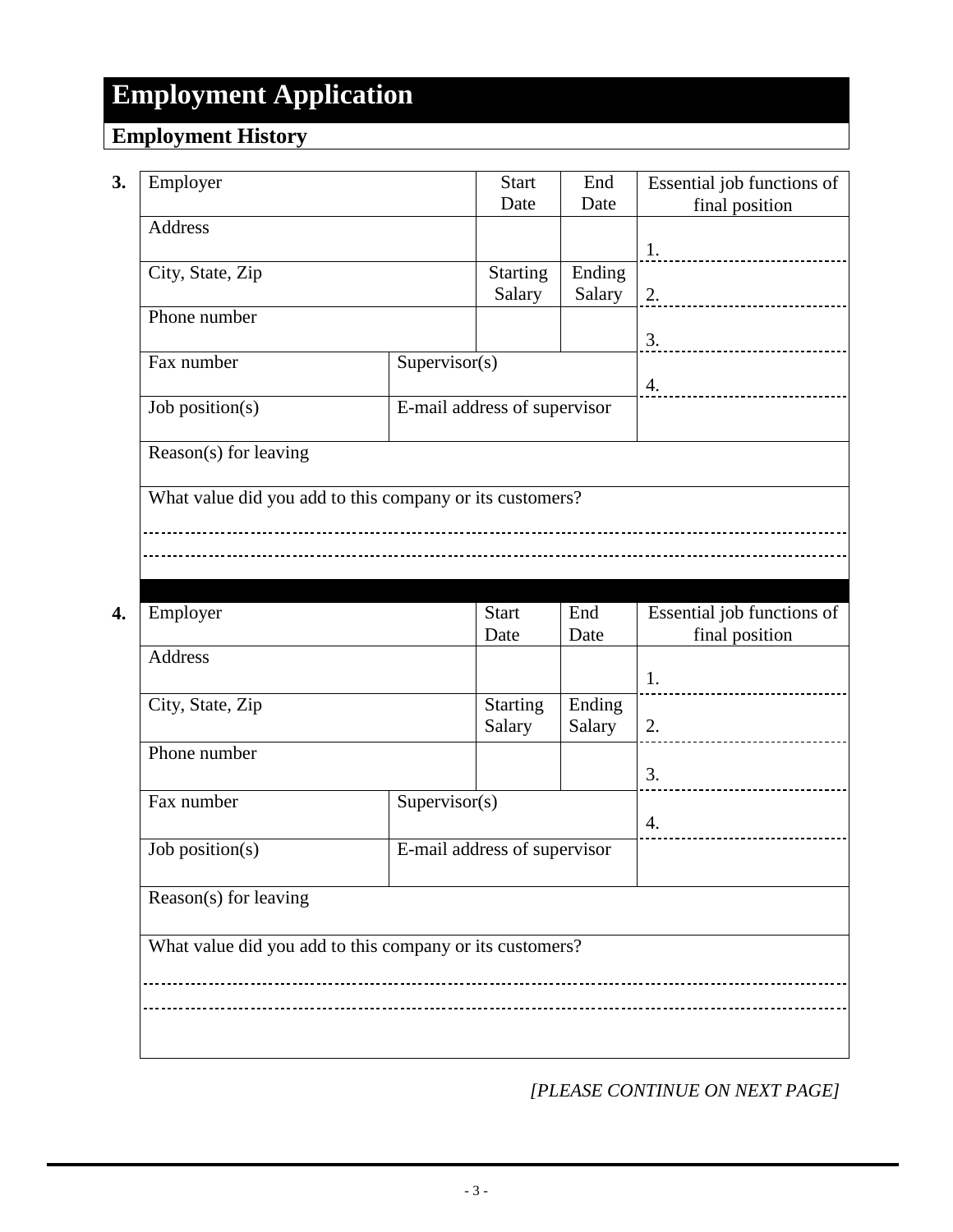| <b>Additional Information</b>                                                                                                                                                                                 |                                        |                                              |
|---------------------------------------------------------------------------------------------------------------------------------------------------------------------------------------------------------------|----------------------------------------|----------------------------------------------|
| Are you currently employed?<br>May we contact your employer?<br>Are you currently on "lay off" status and subject to recall?                                                                                  | $\Box$ Yes<br>$\Box$ Yes<br>$\Box$ Yes | $\square$ No<br>$\square$ No<br>$\square$ No |
| If you are under 18 years of age, can you provide proof of your eligibility to<br>work?                                                                                                                       | $\Box$ Yes                             | $\square$ No                                 |
| If hired, can you provide proof of U.S. citizenship or proof of your legal right<br>to work in the U.S.?                                                                                                      | $\Box$ Yes                             | $\square$ No                                 |
| Are you able to perform all of the essential functions of the job for which you<br>are applying with or without reasonable accommodation?                                                                     | $\Box$ Yes                             | $\square$ No                                 |
| If hired, are there any accommodations the company would need to provide so<br>that you can perform all those essential functions and duties of the position<br>being applied for?<br>If Yes, please explain: | $\Box$ Yes                             | $\square$ No                                 |
|                                                                                                                                                                                                               |                                        |                                              |
| If driving is a requirement of the position applied for, have you in the last 7<br>years been convicted of Driving Under the Influence "(DUI)"                                                                | $\Box$ Yes                             | $\square$ No<br>$\Box$ N/A                   |
| If hired, do you have a reliable means of transportation to and from work?                                                                                                                                    | $\Box$ Yes                             | $\square$ No                                 |
| If hired, would you be able to travel or work overtime as needed?<br>Have you ever been convicted of a felony or misdemeanor?                                                                                 | $\square$ Yes<br>$\square$ Yes         | $\square$ No<br>$\square$ No                 |
| If Yes, please explain:                                                                                                                                                                                       |                                        |                                              |
|                                                                                                                                                                                                               |                                        |                                              |

#### INSTRUCTIONS FOR ANSWERING APPLICATION QUESTION ABOUT BEING CONVICTED OF A CRIME OR OTHER STATE-SPECIFIC REQUIREMENTS

A criminal record does not constitute an automatic bar to employment and will be considered only as it substantially relates to the job in question.